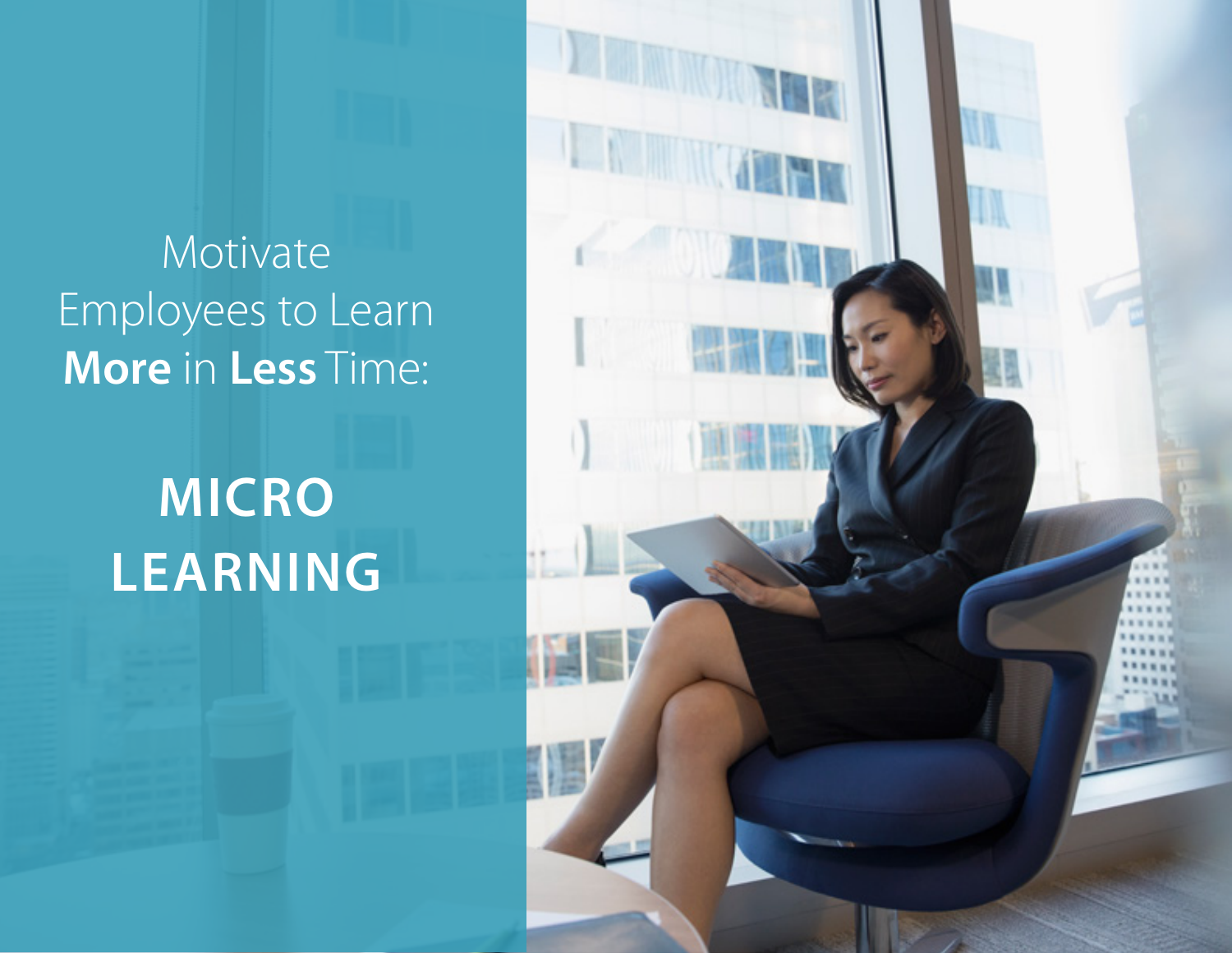## Why Continual Learning is Important

Continual learning has been a staple in successful organizations for years, allowing employees to develop new skills or refine those that need improvement. The goal of continual learning is to treat education as an ongoing process, rather than something that ends when a degree or certificate is obtained. Companies invest in continual learning because of the benefits that they receive, "including increased organizations knowledge, higher-skilled employees, greater efficiency and effectiveness, and a more positive organizational climate." 1

With today's complex business climate and evolving technologies, it is critical that employees continue to enhance important skills. "Experts in the fields of management, training and human resources argue that now, more than ever, individuals must understand and adapt to their constantly changing environment to be successful."2 To foster a corporate environment suitable for continual learning, the organization must be flexible and knowledge-friendly, providing new learning opportunities as often as possible.

"

*"Experts in the fields of management, training and human resources argue that now, more than ever, individuals must understand and adapt to their constantly changing environment to be successful."*

Journal Of Library Administration

### **The Time Challenge**

Although we know that continual learning is important, it can seem impossible to find the time to fit it in. According to a study completed by Bersin by Deloitte, a typical employee will only spend 1% of his workweek on training and development.<sup>3</sup>

When employees do not devote enough time to learning, it can be detrimental to the organization. After all, continual learning has benefits for the individual, "including greater confidence, feeling of empowerment, and self-awareness, as well as enhanced skills, expertise, talents and intellectual capital." <sup>4</sup> To order to keep your employees at their peak performance, engage them with learning opportunities.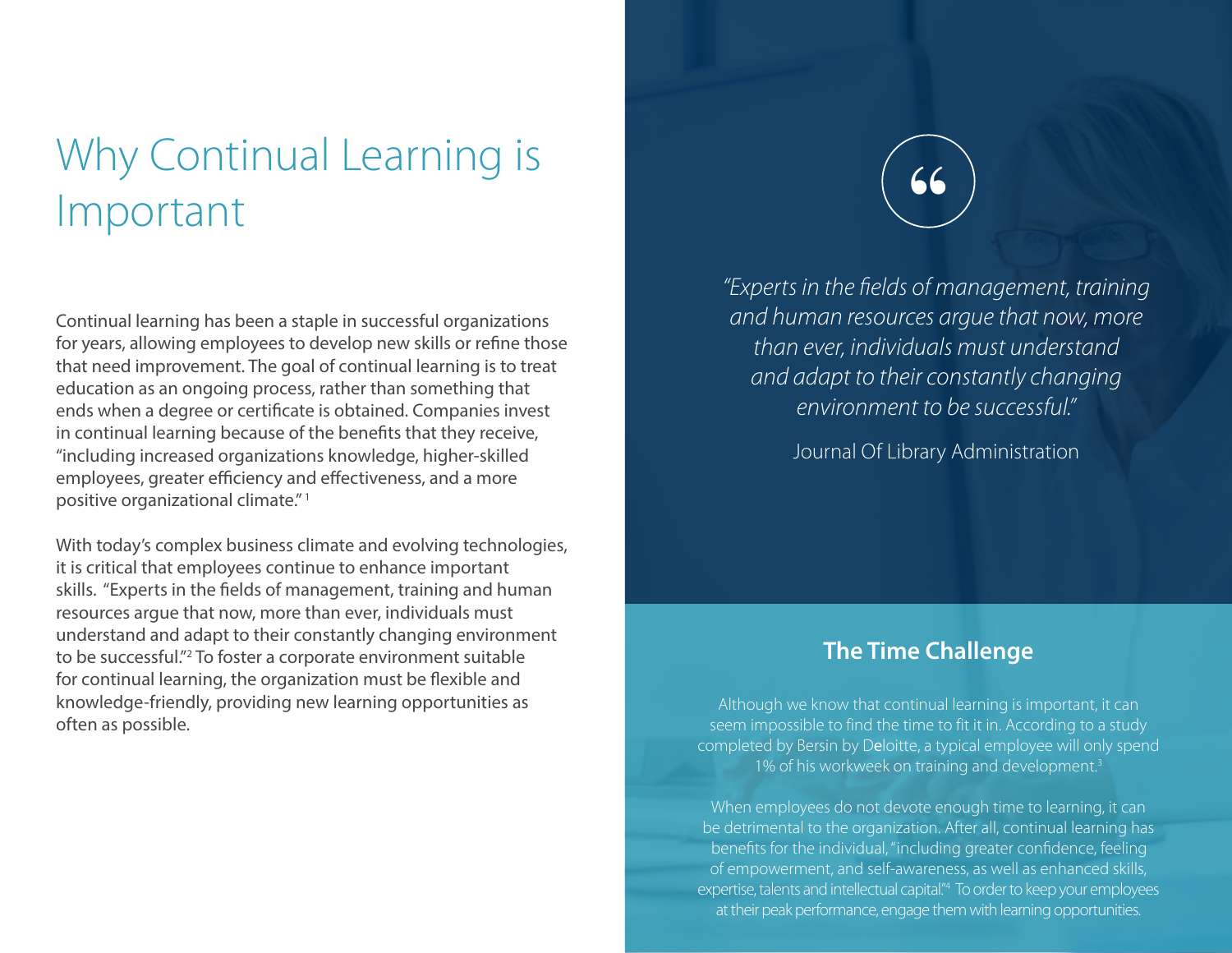## The Rise of Micro Learning

What if there was a way to improve as an employee, as a boss, as a coach, and as a team member, in **under 10 minutes a day**? With micro learning, employees just need to take a few minutes from their schedule to learn or improve critical soft skills that can make them an invaluable member of the organization.

Micro learning is a technique that involves tiny chunks of information, ingested in short bursts of time. This is in line with the way the brain naturally takes in and retains information, making it an effective learning method.<sup>5</sup>

Micro learning is becoming increasingly successful due to its use of flexible technology. According to a poll of 100 respondents completed by the *Broad Research in Artificial Intelligence and Neuroscience*, while **80%** of the respondents are interested in learning via electronic devices, only **43%** of that group answered that they use their smartphones for learning.<sup>6</sup> With micro learning, employees can engage with a learning program through any mobile device.

Micro learning is changing the way in which employees develop skills, allowing them to learn on their own schedules, in the format that is most convenient to them.

#### **What are "Soft Skills"?**

Micro learning is an ideal way to hone "soft skills." Soft skills are defined as "abilities that are not directly related to a specific career, but complement technical or professional job skills." These skills are different from hard skills (or "technical skills") as they cannot be measured, but they can make a huge difference in an employee's value to an organization. Some of the most popular soft skills include: communication, problem solving, teamwork, professionalism, reliability, creativity, leadership, time management, loyalty and networking.<sup>7</sup>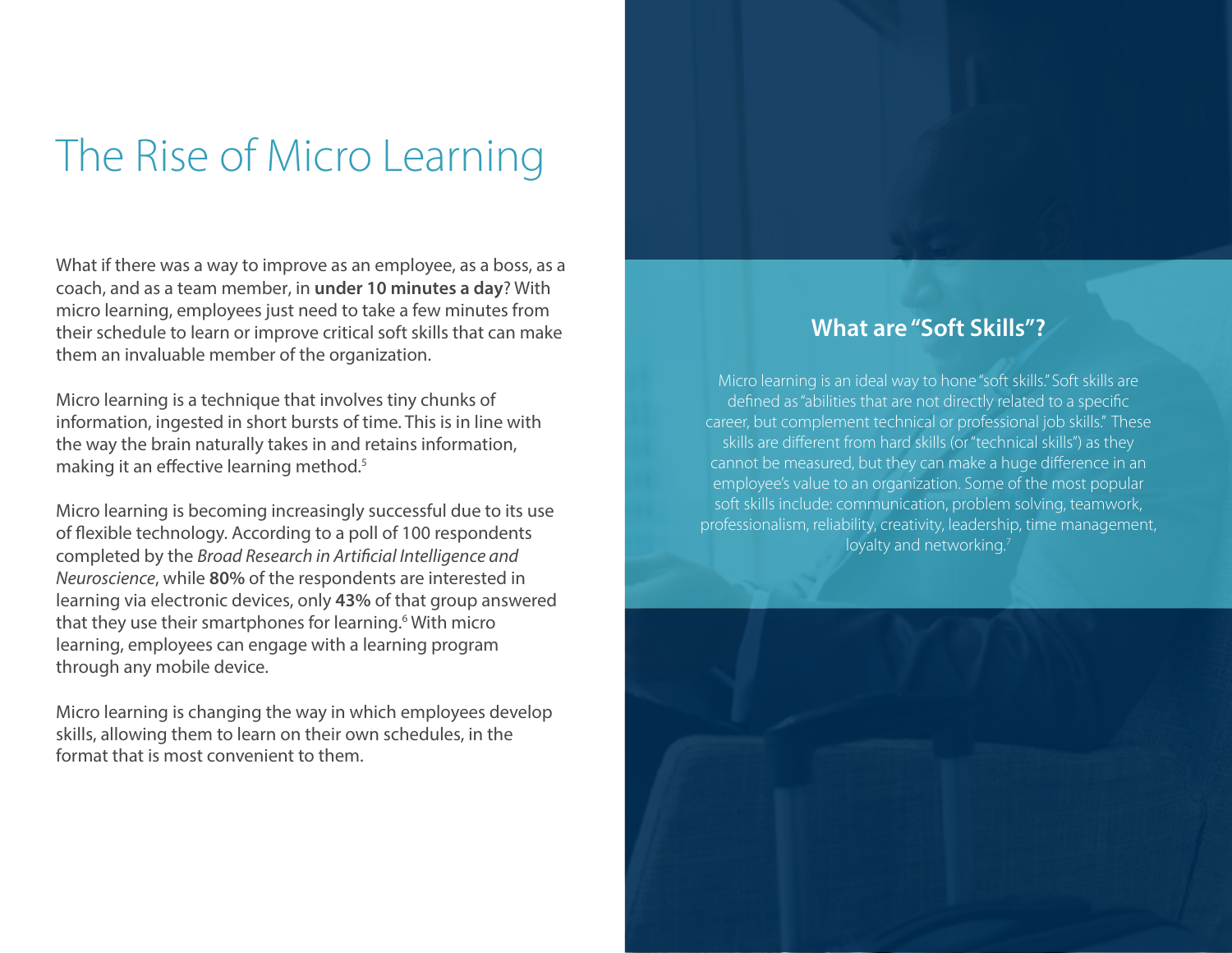## The Benefits of Micro Learning

Everyone from CEOs to interns can benefit from micro learning, as it provides advantages to individual employees, as well as to the company as a whole. Some notable benefits of micro learning include:

**Efficient** – For those who are short on time, micro learning allows for learning in smaller increments. This allows for the flexibility to learn new skills, without falling behind at their "day job." 1

**Accessible** – Micro learning can take place anywhere; employees do not need to be in the office. They can read a book summary on your lunch break, or listen to a short video on your commute home from work. Anywhere they take their smartphone, they can also take micro learning. 2

**Effective** – Micro learning is delivered via rich media formats, which is engaging and helps knowledge retention. It is also ideal for anyone with a fleeting attention span. 3

**Customizable** – Micro learning allows your employees to create their own learning program, focusing on skills that interests them or are most important to their company. 4



*"With micro lea*r*ning, all you need is a few minutes from your schedule to learn or improve critical soft skills that can make you an invaluable member of any organization."*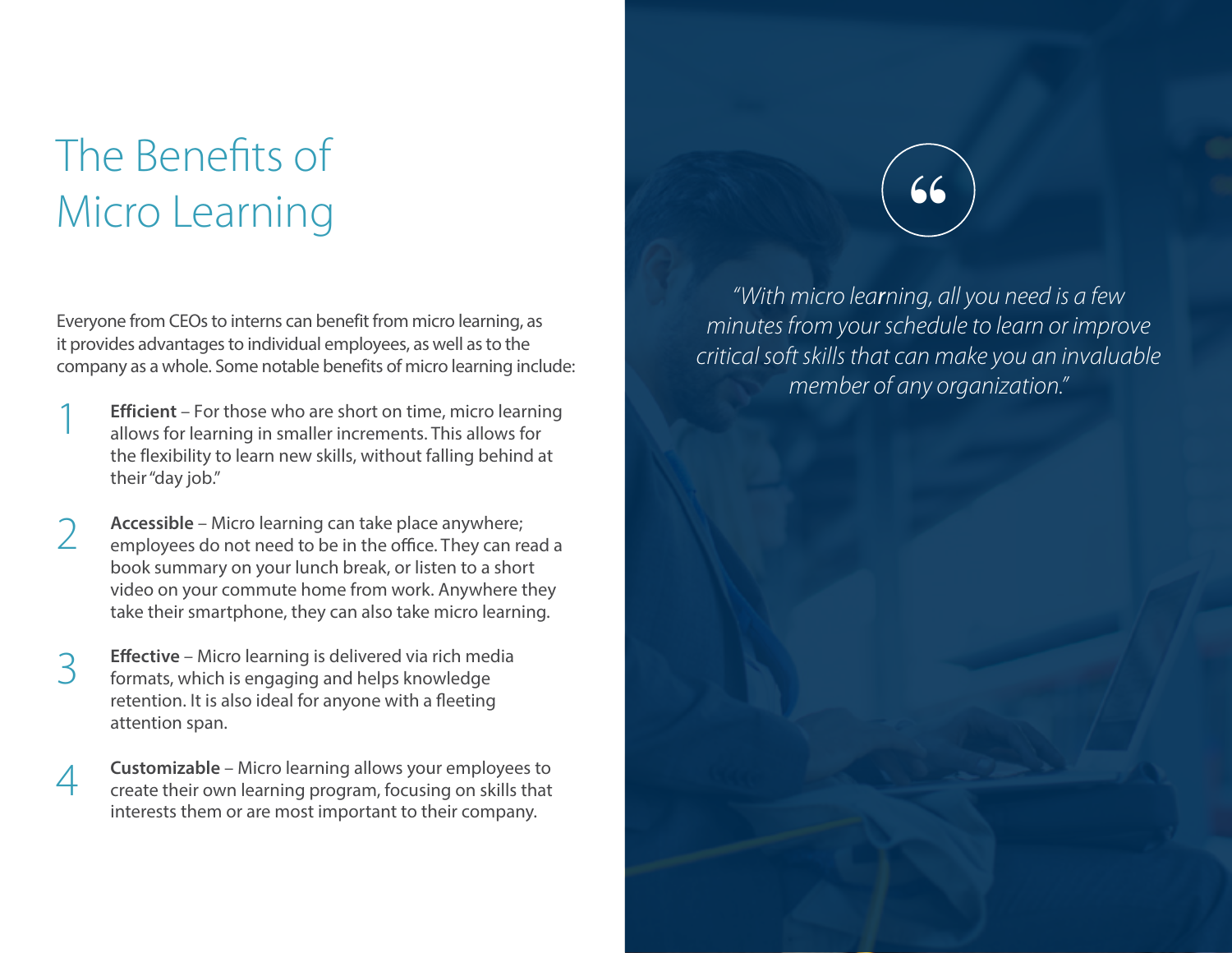## How to Use Micro Learning at Your Organization

One of the benefits of micro learning is that it can be tailored to meet the needs of your company, as well as your employees. You can chose how to best implement micro learning at your organization. Some examples of effective micro learning practices include:

- **Formal Training Plan:** If, for example, you've found that your company lacks leadership, you can create a "formal" micro learning plan for your employees. You could select the best book summaries, articles and videos on leadership, and require that your employees use a certain amount of time (no more than 10 minutes a day!) to improve that skill.
- **Supplement to Formal Training:** Micro learning is the ideal means of reinforcing learning that has already taken place. Following up a formal training with a variety of micro learning lessons can ensure better retention of the knowledge.<sup>8</sup>
- **As-Needed Basis:** Sometimes, it is best to give your employees the tools they need to succeed, and let them chose their own path. With this approach, everyone can chose what areas they are interested in or need improvement in, and learn more as they feel it necessary.

Remember that micro learning should not be an overwhelming task that employees dread, but rather a path to improvement. Keep any required learning short and easy, and you'll be surprised at how quickly it catches on.

# "

*"Keep any required learning quick and easy, and you'll be surprised at how quickly it catches on."*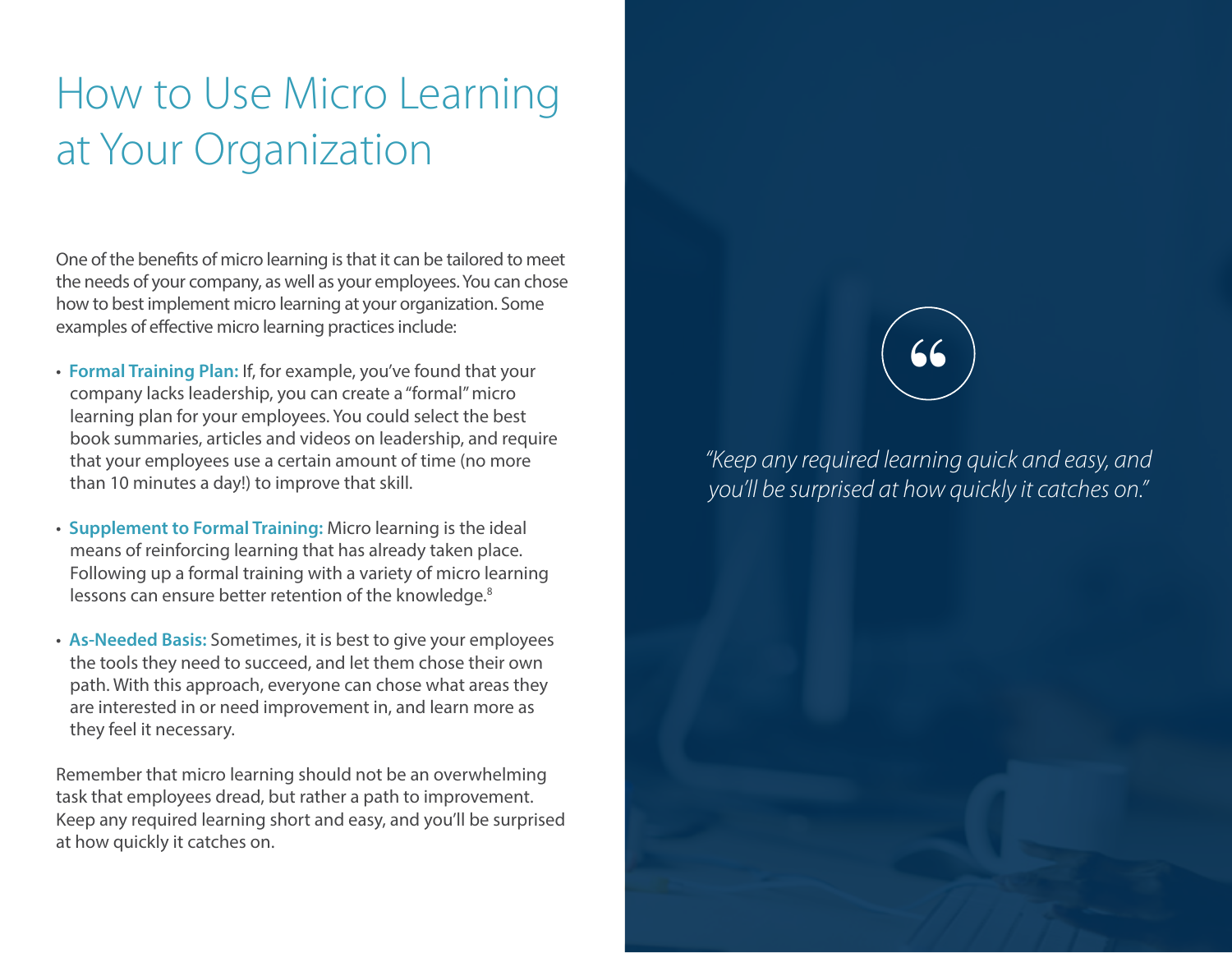

#### *Accel5™*  **is the newest product from EBSCO Corporate Solutions that focuses solely on micro learning.**

This program offers business book summaries, videos and articles from some of the top minds in business, including: Daniel Pink, Lisa Bodell, Erica Dhawan, Marshall Goldsmith and many others.

#### Features of *Accel5* include:

- Best practices from an unparalleled group of business authors and executives in video, audio and text
- An on-demand platform that drives development of critical soft skills, including leadership, communication, innovation and many more
- A concise, actionable format ideal for busy employees and particularly millennials
- Fresh daily content that supports continuous, self-directed
- The ability to add your content to enable access to all informal learning resources from a single portal

**[To Learn More About](https://vimeo.com/223333117)** *Accel5***, Watch This Video**